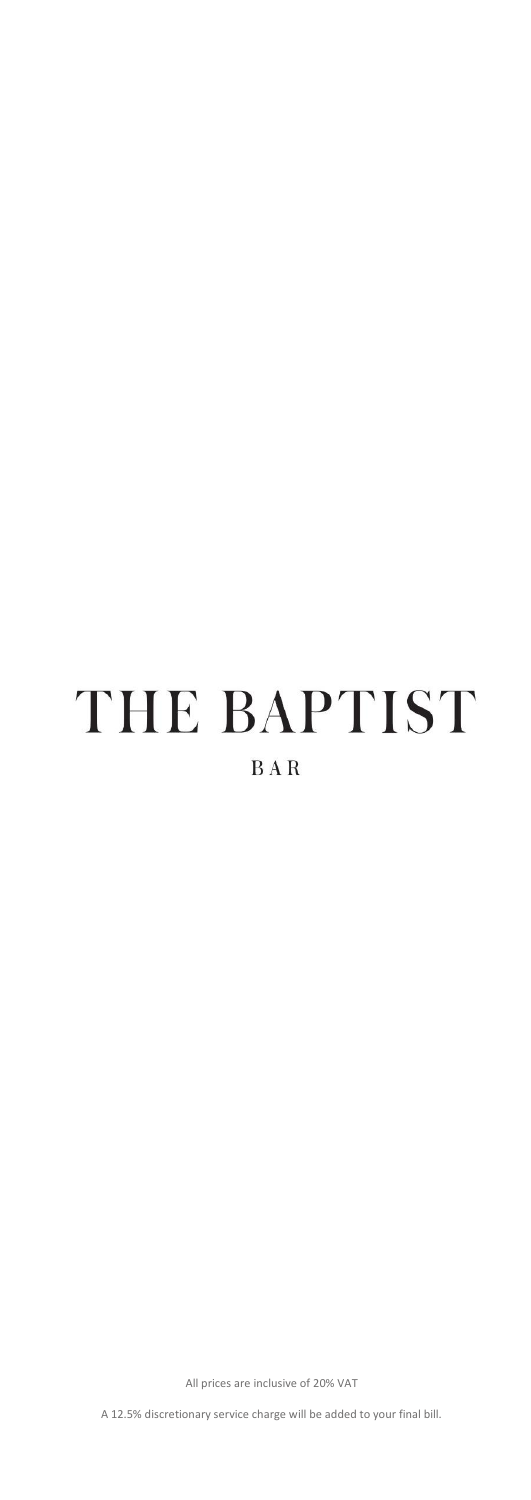#### The Seven Heavenly Virtues

#### GENESIS 18

Hennessy VS Cognac, Bitter Truth AllSpiced, Red Wine Reduction, Lemon Juice

*Inspired by Hot Toddy. The cocktail had its first known reference in 1750 'Boston Weekly Post Boy'*

#### EXODUS 17

El Gobernador Pisco, Earl Grey Liqueur, Lemon Juice, Lime Juice, Sugar Syrup, Egg White, Sage Leaves

*Inspired by Pisco Sour. A Peruvian cocktail invented in the early 1920s in Lima by Victor Vaughen Morris.* 

#### LEVITICUS 18

Sipsmith Gin, Franklin & Sons Tonic Reduction, Lime Juice, Smoked Bubble

*Inspired by G&T and Gimlet. Gin and Tonic as a simple mixer and Gimlet cocktail named after Sir Thomas Gimlet (1857-1943)*

#### PSALMS 18

Belvedere Vodka, Campari & Berries Reduction, Pomegranate Juice, Sassy Cider Bio

*Inspired by Porn Star Martini. Created in 2005 by Douglas Ankrah in London.* 

#### CHRONICLES 21

Penderyn Madeira Whiskey, Cointreau, Quince Balsamic, Peychaud's Bitters, Angostura Bitters, Veuve Clicquot Brut Champagne

*Inspired by Seelbach cocktail. Adam Seger has rescued this classical cocktail in 1995 from the old menus of Seelbach Hotel.* 

#### PROVERBS 20

Ocho Blanco Tequila, Sipsmith Sloe Gin, Fernet Branca, Lime Juice, Franklin & Sons Ginger Ale, Fresh Ginger

*Inspired by El Diablo. It's first reference comes In Victor Bergeron's 1946 'Trade Vic's Book of Food and Drinks' under the name of Mexican El Diablo as his own creation*

#### JUDGES 17

El Dorado 3 Y/O Rum, Lime Juice, Gagliardo Triple Sec, Pomegranate Molasses, Maple Syrup

*Inspired by Daiquiri. Invented at the end of the 19th Century by Jennings Cox in Village Daiquiri, near Santiago de Cuba.* 

All prices are inclusive of 20% VAT

A 12.5% discretionary service charge will be added to your final bill.

£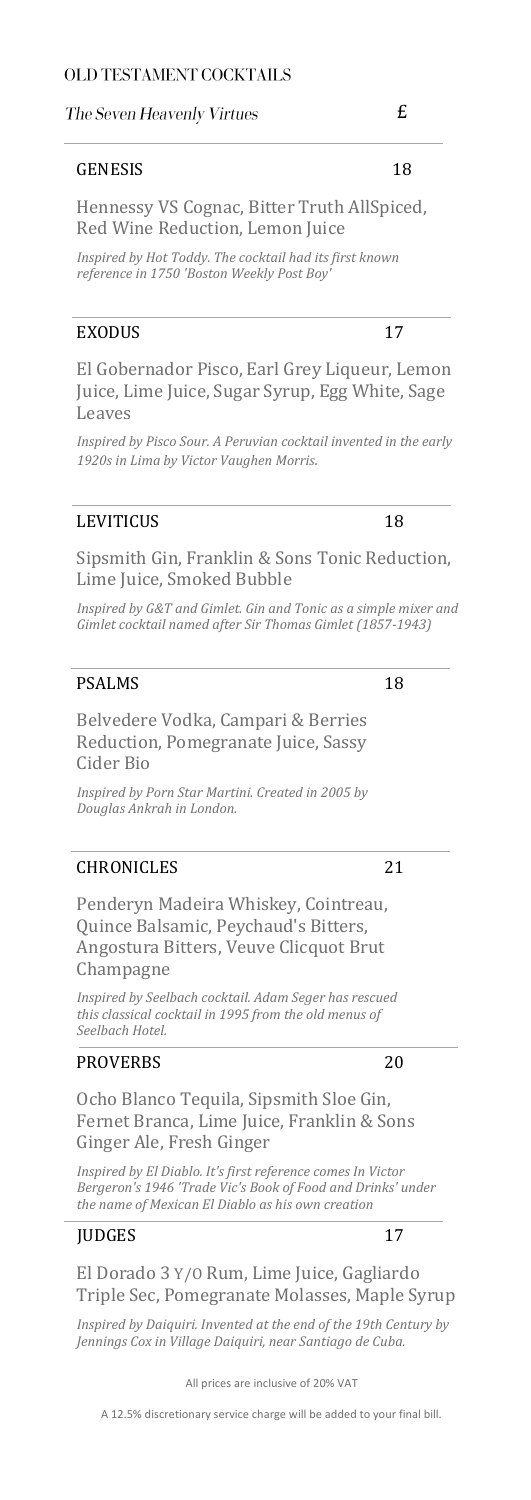### NEW TESTAMENT COCKTAILS

#### The Seven Deadly Sins

#### GALATIANS 18

El Dorado 8 Y/O Rum, Gibson Casoni Wild Berries, Plum Bitters, Apricot Curd

### ACTS 22

Torres 15 Brandy, Cadello, Old-Fashioned Syrup, Lemon Juice, Marmite, Hot Water

### EPHESIANS 19

Glenmorangie X Whiskey, Gibson Casoni Fig & Cherries, Cinnamon Syrup, Sassy Cider Pear, Chartreuse Elixir, Plum & Peychaud's Spheres

#### PHILEMON 18

Sipsmith Gin, Sipsmith Sloe Gin, Belsazar Rosé infused Basil & Strawberry

### COLOSSIANS 19

Belvedere Vodka, Lemon Juice, Redcurrant & Champagne Reduction, Sassy Cider Bio

#### TITUS 20

QuiQuiRiQui Mezcal, Chilli & Lemon Sherbet, Smoked Honey Water

#### REVELATION 21

Ocho Reposado Tequila, Aperol, Pomegranate Juice, Lime Juice, Sugar Syrup, Coriander Leaves, Veuve Clicquot Champagne

# £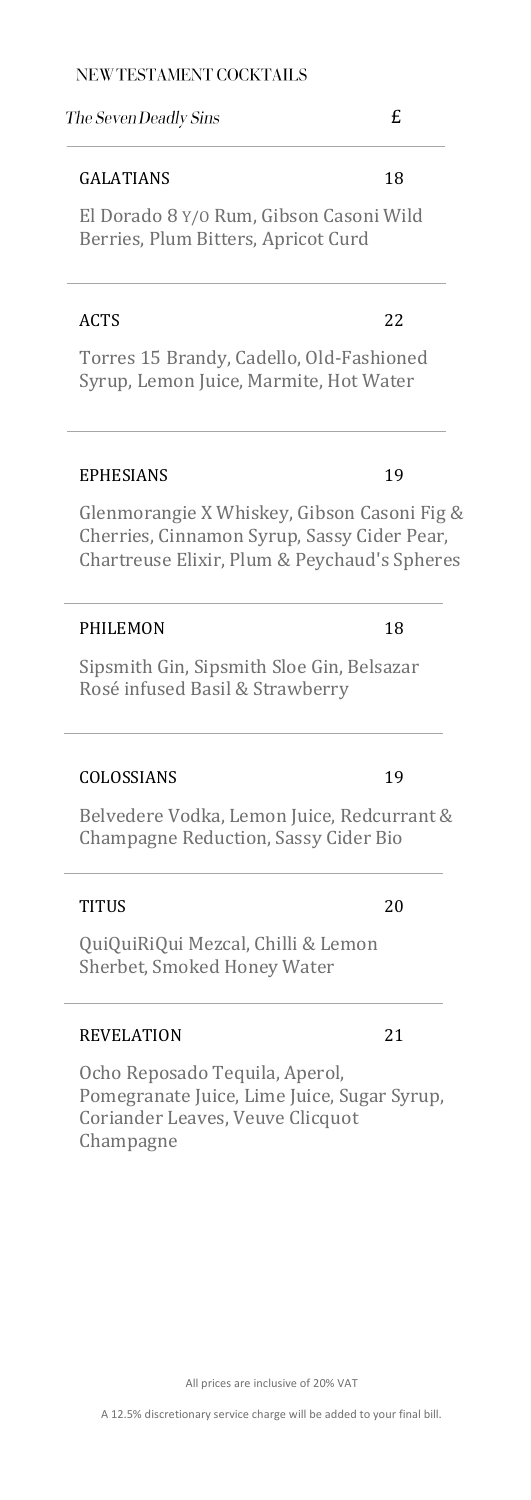Non-Alcoholic

### WILD GLIDER

Sipsmith Free Glider, Elderflower Cordial, Lime Juice, Sugar Syrup, Wild Berries, Soda Water

### YOUTH

Sipsmith Free Glider, Lychee Juice, Cranberry Juice, Peach Puree, Grenadine

### NO-GRONI

Sipsmith Free Glider, Æcorn Bitter, Æcorn Aromatic

### NON-ALCOHOLIC SPIRITS

 $£12$ 

Sipsmith Free Glider served with your choice of soft drink.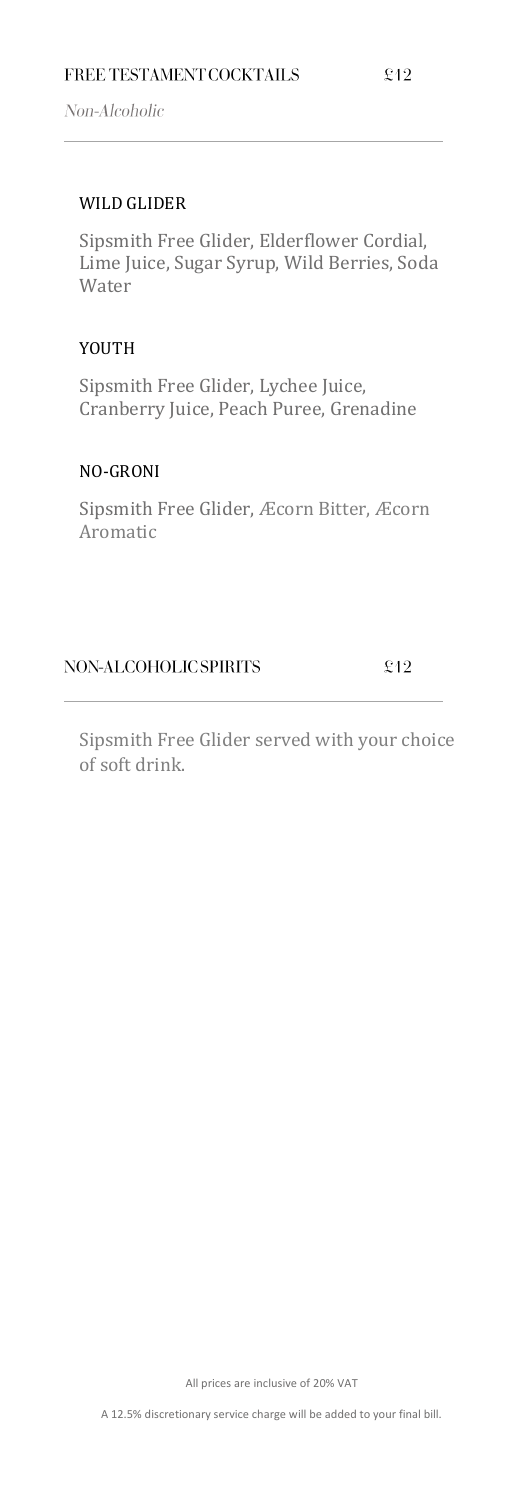| £<br><b>SPIRITS</b> |                                    |    |
|---------------------|------------------------------------|----|
|                     | <b>VODKA</b>                       |    |
|                     | Belvedere                          | 12 |
|                     | <b>Babicka</b>                     | 12 |
|                     | Lanique Rose                       | 12 |
|                     | Ketel One                          | 13 |
|                     | Tito's                             | 13 |
|                     | Konik's Tail                       | 13 |
|                     | Sipsmith Sipping                   | 13 |
|                     | U'Luvka                            | 13 |
|                     | <b>Grey Goose</b>                  | 14 |
|                     | Beluga Noble                       | 14 |
|                     | Arbikie Haar                       | 15 |
|                     | Broken Clock                       | 15 |
|                     | Stolichnaya Elite                  | 16 |
|                     | Beluga Gold Line                   | 35 |
|                     | GIN                                |    |
|                     | Sipsmith                           | 12 |
|                     | Haymans Old Tom                    | 12 |
|                     | <b>Brecon Botanicals</b>           | 13 |
|                     | Sipsmith Sloe Gin                  | 13 |
|                     | City of London Christopher Wren    | 13 |
|                     | Hendrick's                         | 13 |
|                     | Roku                               | 13 |
|                     | <b>Glendalough Wild Botanicals</b> | 13 |
|                     | Citadelle                          | 13 |
|                     | <b>Botanist</b>                    | 14 |
|                     | Tanqueray No10                     | 14 |
|                     | <b>G'Vine Florasion</b>            | 14 |
|                     | Death's Door                       | 15 |
|                     | Isle of Harris                     | 15 |
|                     | <b>Gin Mare</b>                    | 15 |
|                     | Sipsmith VJOP                      | 16 |
|                     | Elephant Gin                       | 16 |
|                     | Zuidam 3 Y/0 Genever               | 16 |
|                     | Peter in Florence                  | 18 |
|                     | Copperhead                         | 18 |
|                     | Monkey 47                          | 18 |
|                     | Ferdinands Dry Gin                 | 18 |

All prices are inclusive of 20% VAT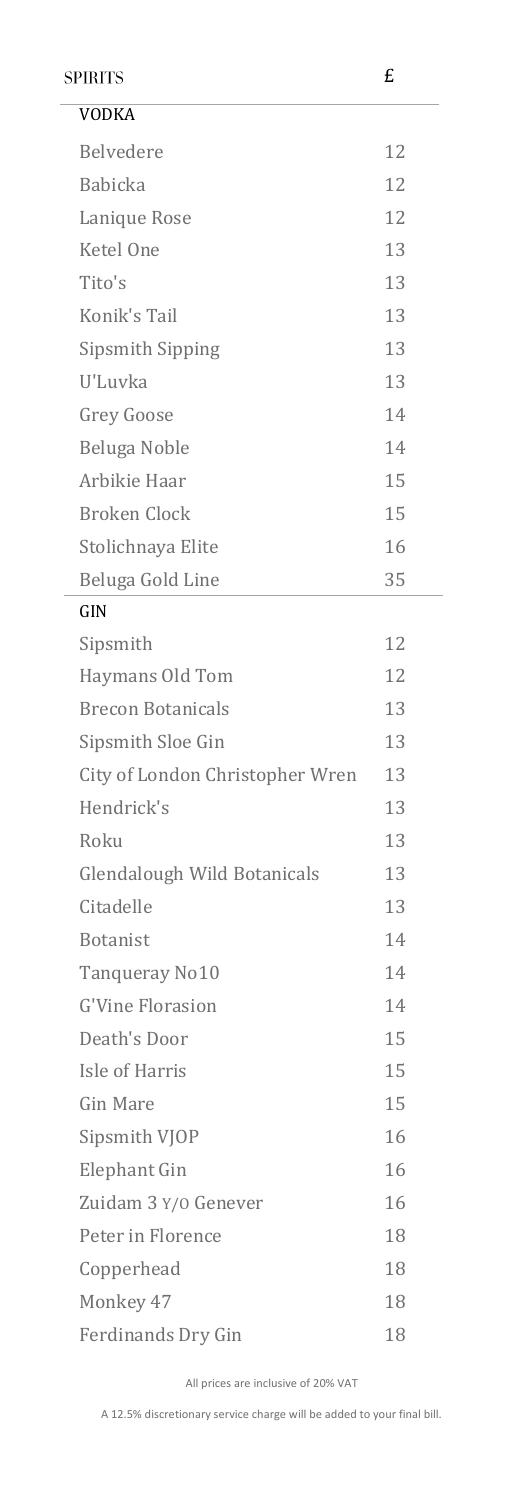| TEQUILA & MEZCAL                |     |
|---------------------------------|-----|
| Ocho Blanco                     | 12  |
| Ocho Reposado                   | 13  |
| QuiQuiRiQui Mezcal              | 14  |
| Don Julio Reposado              | 15  |
| Don Julio Anejo                 | 16  |
| Ocho Anejo                      | 18  |
| Illegal Joven                   | 19  |
| Casamigos Reposado              | 22  |
| Ocho Extra Anejo                | 31  |
| Casamigos Anejo                 | 27  |
| Clase Azul Plata                | 36  |
| Don Julio 1942                  | 39  |
| Clase Azul Reposado             | 42  |
| Tapatio Excelencia Gran Reserva | 53  |
| Clase Azul Anejo                | 165 |

#### RUM

| El Dorado 3 Y/O               | 12 |
|-------------------------------|----|
| Myer's Original Dark Rum      | 12 |
| Pusser's Spiced Rum           | 12 |
| <b>Goslings Black Seal</b>    | 13 |
| El Dorado 5 Y/O               | 13 |
| J. Bally Ambre                | 13 |
| El Dorado 8 Y/0               | 15 |
| Pusser's Navy Rum             | 15 |
| Pyrat XO                      | 15 |
| Diplomatico Reserva Exclusiva | 15 |
| Mount Gay XO                  | 16 |
| El Dorado 12 Y/O              | 17 |
| Santa Teresa 1796             | 18 |
| <b>Trois Rivieres VSOP</b>    | 18 |
| Plantation XO                 | 19 |
| Zacapa 23 Y/0                 | 21 |
| St Lucian 1931                | 24 |
| Zacapa XO                     | 33 |
| El Dorado 21 Y/O              | 36 |
| Havana 15 Y/0                 | 51 |
| Dictador Best of 1980         | 58 |

All prices are inclusive of 20% VAT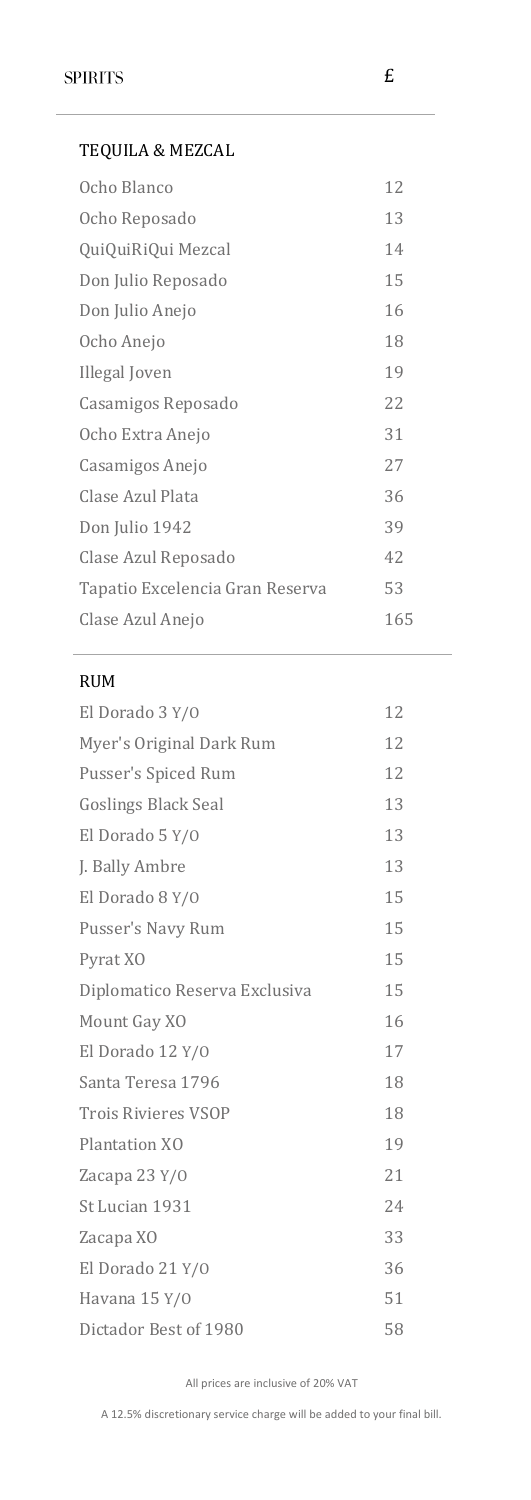# COGNAC & ARMAGNAC

| <b>Hennessy VS</b>                   | 12  |
|--------------------------------------|-----|
| Torres 15 Y/0 Reserva Privada        | 12  |
| Baron De Sigognac Armagnac 10 Y/0    | 14  |
| <b>Remy Martin 1738</b>              | 17  |
| Darroze Les Grand Assemblages 20 Y/0 | 29  |
| Courvoisier XO                       | 31  |
| Delamain Vesper Grand Champagne      | 32  |
| Prunier Tres Vieille XO              | 42  |
| <b>Hennessy Paradis Imperial</b>     | 390 |

## CALVADOS

| Somerset Cider Brandy 3 Y/0 | 12 |
|-----------------------------|----|
| Dupont VSOP Calvados        | 17 |
| Dupont Hors d'Age           | 20 |

# PISCO

| El Gobernador |    |
|---------------|----|
| La Diablada   | 14 |

### GRAPPA

| Nardini Grappa Bianca Classic | 15 |
|-------------------------------|----|
| Antinori Tignanello Grappa    | 15 |
| Cocchi Grappa Doree           | 16 |
| Grappa Di Barolo Capovilla    | 22 |

# SHERRY & PORT

| Gonzalez Byass Fino Dos Palmas       |    |
|--------------------------------------|----|
| Tio Pepe Fino Sherry                 |    |
| Graham's Blend n.5 White             | 11 |
| Niepoort The Senior Tawny            | 11 |
| Reservas Especiales Oloroso Don Jose | 12 |
| Dow's Quinta Do Bomfim 2005          | 15 |
| Graham's 1983                        |    |
|                                      |    |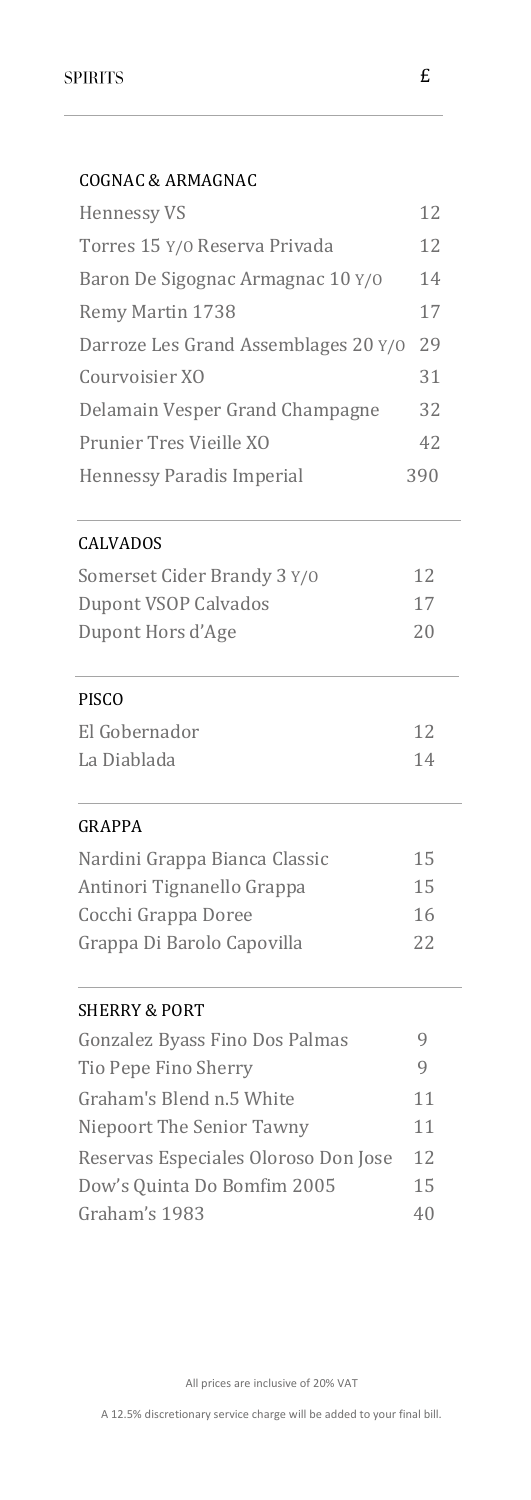| <b>SCOTCH SINGLE MALT</b>        |    |
|----------------------------------|----|
| Lowlands                         |    |
| Glenkinchie 12 Y/0               | 15 |
| Auchentoshan 3 Wood              | 18 |
| Highlands                        |    |
| Glenmorangie Original            | 13 |
| Glenmorangie X                   | 13 |
| Clynelish 14 Y/0                 | 16 |
| Royal Brackla 12 Y/0             | 16 |
| Glenfarclas 105° Cask Strength   | 17 |
| Oban 14 Y/0                      | 18 |
| Glenfarclas 15 Y/0               | 18 |
| The Dalmore Cigar Malt           | 27 |
| Glenmorangie 18 Y/0              | 30 |
| The Dalmore 18 Y/0               | 36 |
| Glenmorangie Signet              | 50 |
| The Dalmore King Alexander III   | 58 |
| Speyside                         |    |
| Balvenie Double Wood 12 Y/0      | 15 |
| Glenfiddich IPA                  | 15 |
| Macallan Sherry Oak 12 Y/0       | 18 |
| Balvenie Caribbean Cask 14 Y/0   | 20 |
| Abelour 16 Y/0                   | 26 |
| Macallan 18 Y/0 Sherry Oak       | 66 |
| Macallan Rare Cask               | 70 |
| Island                           |    |
| Talisker 10 Y/0                  | 14 |
| Arran Amarone Cask Finish        | 17 |
| Highland Park 18 Y/0             | 35 |
| Islay                            |    |
| Laphroaig 10 Y/0                 | 14 |
| Ardbeg 10 Y/0                    | 15 |
| Bruichladdich The Classic Laddie | 16 |
| Caol Ila                         | 16 |
| Lagavulin 16 Y/0                 | 20 |
| Bowmore Darkest 15 Y/0           | 20 |
| Campbeltown                      |    |
| Hazelburn 10 Y/0                 | 14 |
| Glen Scotia 18 Y/0               | 30 |

£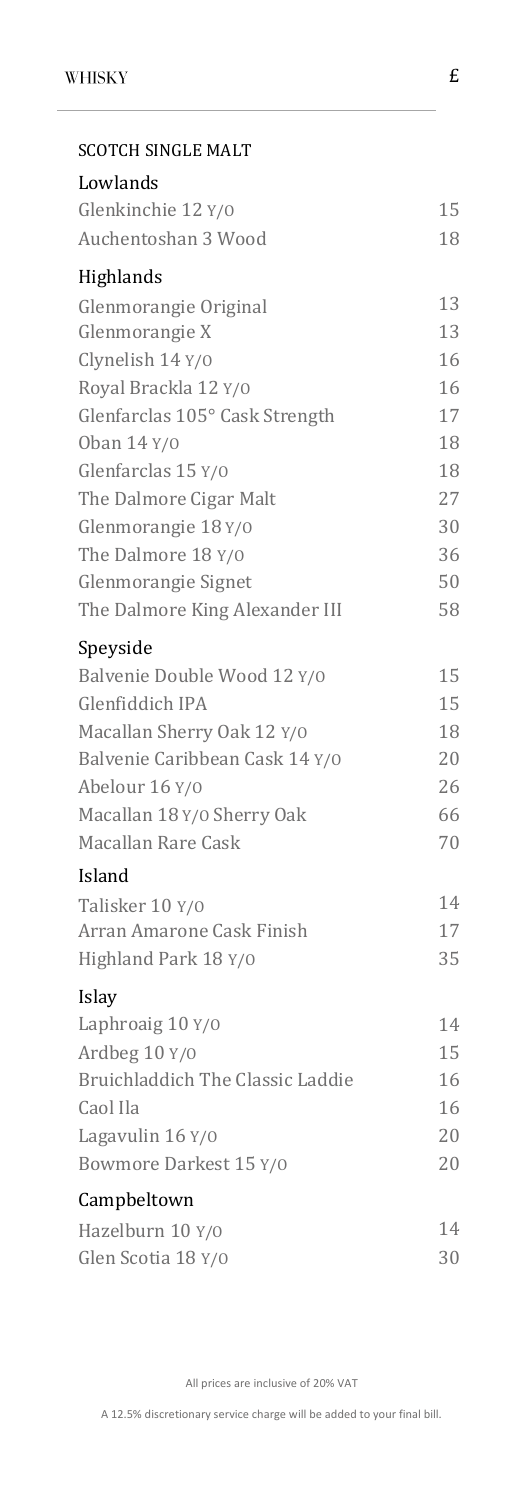| <b>SCOTCH BLENDED</b>            |     |
|----------------------------------|-----|
| Johnnie Walker Black             | 12  |
| Monkey Shoulder                  | 12  |
| Chivas 18 Y/0                    | 20  |
| Chivas Royal Salute 21 Y/0       | 40  |
| Johnnie Walker Blue              |     |
| Johnnie Walker Blue King George  | 143 |
| John Walker & Sons Odyssey       | 188 |
| <b>IRISH WHISKEY</b>             |     |
| <b>Bushmills Black Bush</b>      | 12  |
| Jameson                          | 12  |
| <b>Tullamore Dew</b>             | 12  |
| Glendalough Double Barrel        | 13  |
| Connemara Peated                 | 14  |
| WELSH WHISKEY                    |     |
| Penderyn Madeira                 | 15  |
| Penderyn Portwood                | 19  |
| <b>BOURBON &amp; RYE WHISKEY</b> |     |
| <b>Bulleit Bourbon</b>           | 12  |
| Lot 40 Rye Canadian              | 12  |
| <b>Bulleit Rye</b>               | 14  |
| Maker's Mark                     | 13  |
| Eagle Rare                       | 14  |
| Knob Creek Small Batch           | 14  |
| <b>Hudson Baby Bourbon</b>       | 16  |
| Hudson Manhattan Rye             | 16  |
| <b>Bernheim Wheat</b>            | 20  |
| American Eagle                   | 20  |
| Blanton's Gold                   | 26  |
| Whistle Pig 10 Y/0               | 26  |
| Maker's Mark Cask Strength       | 28  |
| JAPANESE WHISKY                  |     |
| Mars Kasei                       | 14  |
| Nikka From the Barrel            | 18  |
| Nikka Coffey Grain               | 18  |
| Nikka Black Pure Malt            | 21  |
| Yamazaki 12 Y/0                  | 33  |
| Yamazaki 18 Y/0                  | 72  |

All prices are inclusive of 20% VAT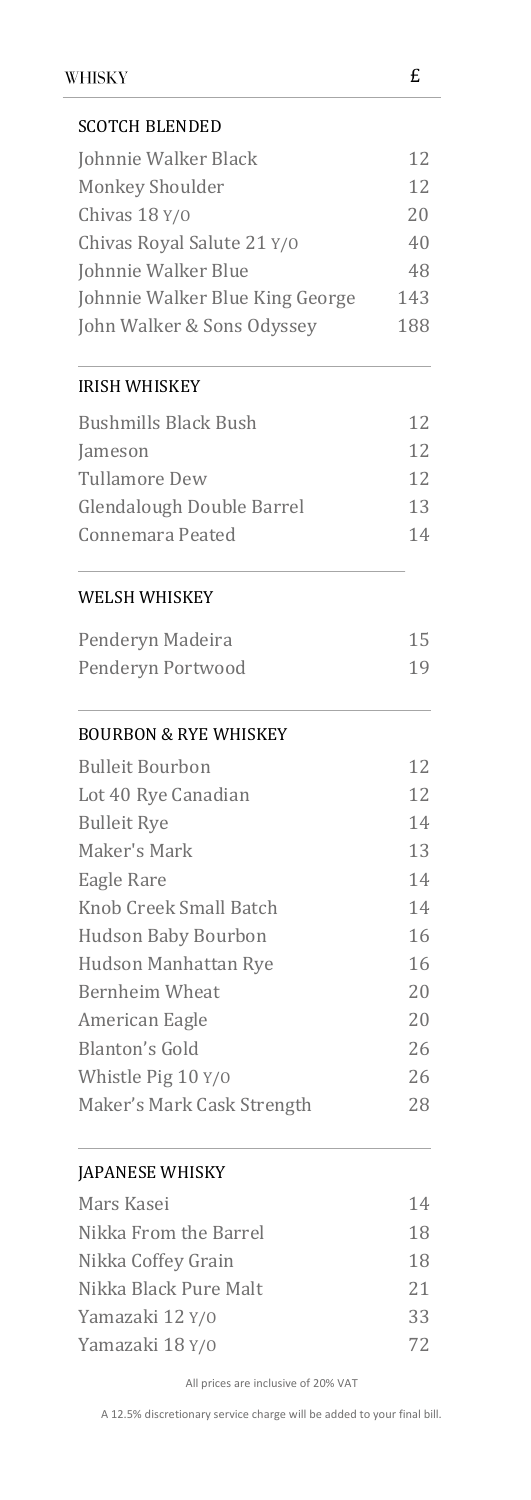| <b>WINE</b> |                                        |    | £           |
|-------------|----------------------------------------|----|-------------|
|             |                                        |    | 125ml 175ml |
| SPARKLING   |                                        |    |             |
| <b>NV</b>   | Vignobles Guillaume<br>Flute Enchantée | 14 |             |
| <b>NV</b>   | Nyetimber Classic Cuvee                | 17 |             |
| <b>NV</b>   | Veuve Clicquot Brut                    | 18 |             |
| NV.         | 'R' de Ruinart                         | 21 |             |
| NV          | Veuve Clicquot Rosé                    | 20 |             |
| 2012        | Veuve Clicquot                         | 23 |             |
| WHITE       |                                        |    |             |
| 2019        | Paso a Paso Blanco,                    |    |             |
|             | <b>Bodegas Volver</b>                  | 10 | 12          |
| 2020        | Picpoul de Pinet, La Viste             |    |             |
|             | La Cave de L'Ormarine                  | 11 | 13          |
| 2019        | <b>Bourgogne Chardonnay</b>            |    |             |
|             | Masse Père et Fils                     | 12 | 14          |
| 2020        | Gavi di Gavi DOGC,                     |    |             |
|             | Magda Pedrini                          | 13 | 15          |
| 2020        | Sancerre,                              |    |             |
|             | Domaine Gérard Millet                  | 16 | 19          |
| ROSÉ        |                                        |    |             |
| 2020        | M de Minuty, Rosé                      |    |             |
|             | Château Minuty                         | 11 | 13          |
| 2018        | Rosé et Or,                            |    |             |
|             | Château Minuty                         | 15 | 17          |
| RED         |                                        |    |             |
| 2019        | Paso a Paso Joven,                     |    |             |
|             | <b>Bodegas Volver</b>                  | 10 | 12          |
| 2018        | Chateau Calvimont,                     |    |             |
|             | Graves                                 | 11 | 13          |
| 2019        | Festivo Malbec,                        |    |             |
|             | Bodega Monteviejo                      | 13 | 15          |
| 2018        | Maranger 1er Cru,                      |    |             |
|             | Bachelet-Monnot                        | 16 | 18          |
| 2019        | Barbera D'Alba,                        |    |             |
|             | Reva                                   | 17 | 19          |
|             | VERMOUTH                               |    |             |
|             | <b>Belsazar Dry</b>                    |    | 9           |
|             | Belsazar Rosé                          |    | 9           |
|             | <b>Belsazar White</b>                  |    | 10          |
|             |                                        |    |             |
|             | Belsazar Red                           |    | 10          |
|             | Nunquam Ver Bianco di Prato            |    | 11          |

All prices are inclusive of 20% VAT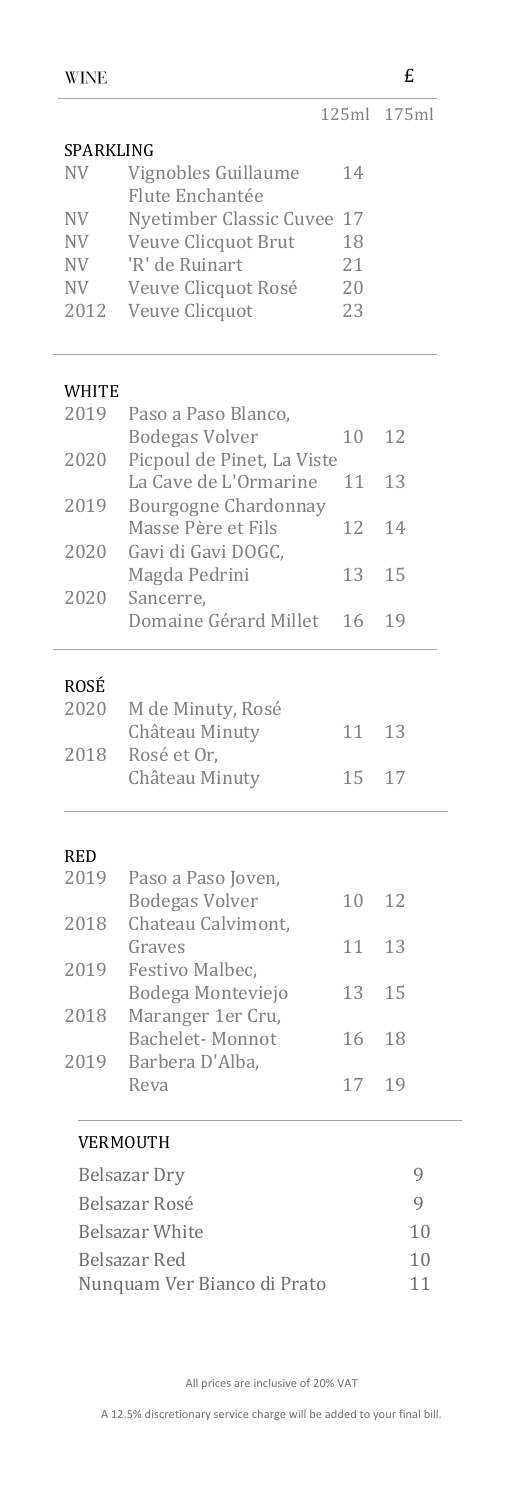| <b>DIGESTIVE</b>                       |     |  |
|----------------------------------------|-----|--|
| Montenegro                             | 9   |  |
| Luxardo Sambuca                        | 9   |  |
| Luxardo Limoncello                     | 9   |  |
| Fernet Branca                          | 10  |  |
| China Clementi                         | 13  |  |
| LIQUEUR                                |     |  |
| <b>Baileys</b>                         | 9   |  |
| Disaronno Amaretto                     | 10  |  |
| Pimm's                                 | 11  |  |
| Kamm & Sons                            | 11  |  |
| Drambuie                               | 12  |  |
| Cointreau Noir                         | 12  |  |
| Patron XO<br>Sipsmith Free Glider      |     |  |
|                                        |     |  |
| Drambuie 15<br>Cadello                 |     |  |
|                                        |     |  |
| <b>BEER</b>                            |     |  |
| Vedett Lager                           | 7.5 |  |
| Vedett IPA                             | 7.5 |  |
| Sassy Cider Bio (Organic)              | 7.5 |  |
| <b>Sassy Cider Poire</b>               | 7.5 |  |
| SOFT DRINKS                            |     |  |
| Coca Cola                              | 6   |  |
| Diet Coke                              | 6   |  |
| Coke Zero                              | 6   |  |
| Franklin and Sons Tonic Water          | 6   |  |
| Franklin and Sons Tonic Light          | 6   |  |
| <b>Franklin and Sons Tonic</b>         | 6   |  |
| Elderflower<br>Franklin and Sons Tonic |     |  |
| Rhubarb                                | 6   |  |
| Franklin and Sons Lemonade             | 6   |  |
| Franklin and Sons Ginger Beer          | 6   |  |
| Franklin and Sons Ginger Ale           | 6   |  |

In accordance with the Weights and Measures Act, standard serve for spirits and liqueurs is 50ml measure, however 25ml Is available upon request. Wine is sold by the glass with available measures of 125ml and 175ml. Champagne is sold by the glass measured at 125ml.Port and Sherry are sold by the glass measured at 75ml.